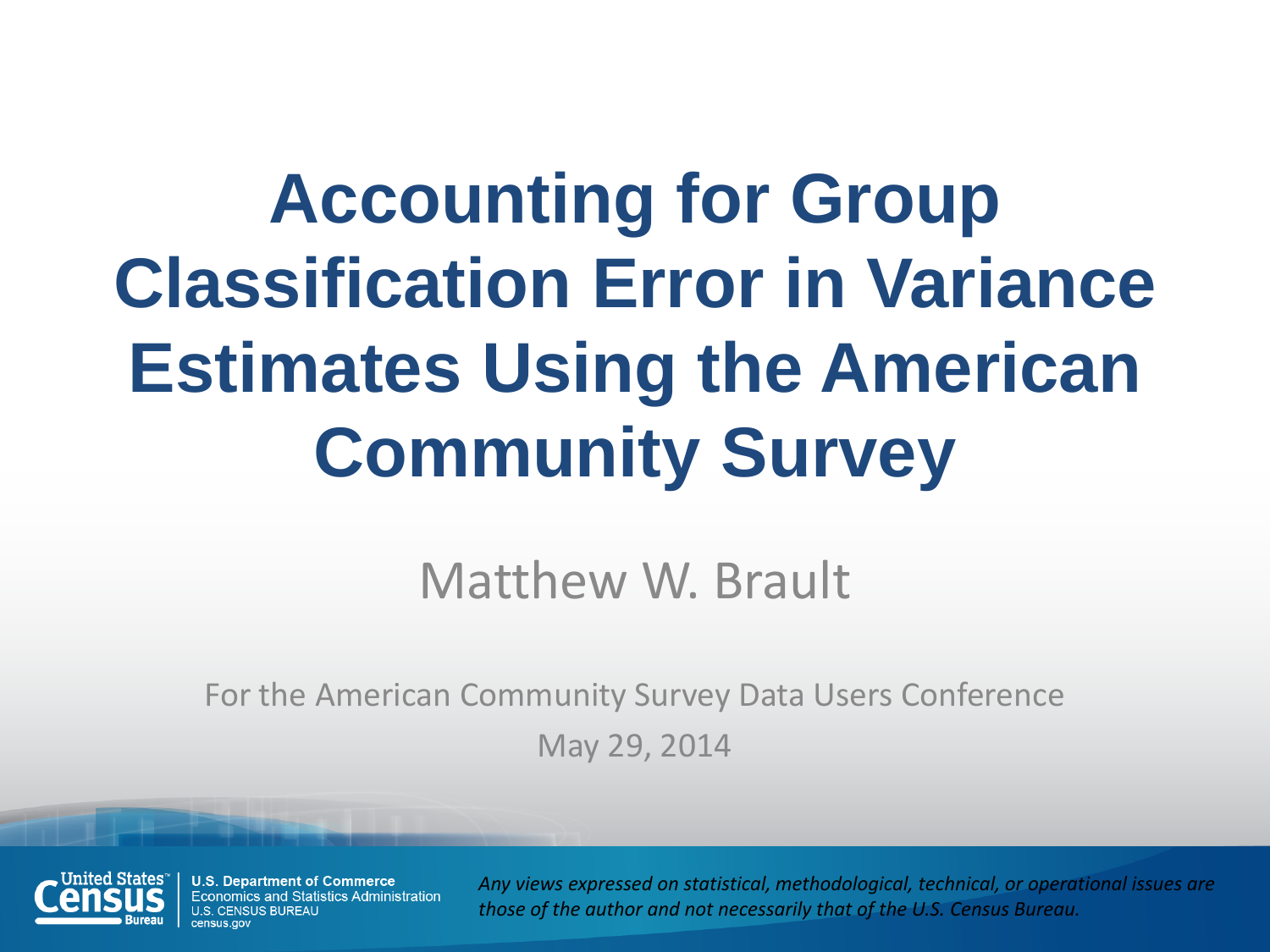# **Motivation**

- Wanted to classify occupations as "high" or "low" wage jobs.
	- Great! ACS can do that!
	- Calculate median earnings for individual occupations. Set a criteria. Define occupations.
	- But how certain am I about that classification?
	- How do I account for that uncertainty in my final estimate?



**U.S. Department of Commerce** omics and Statistics Administration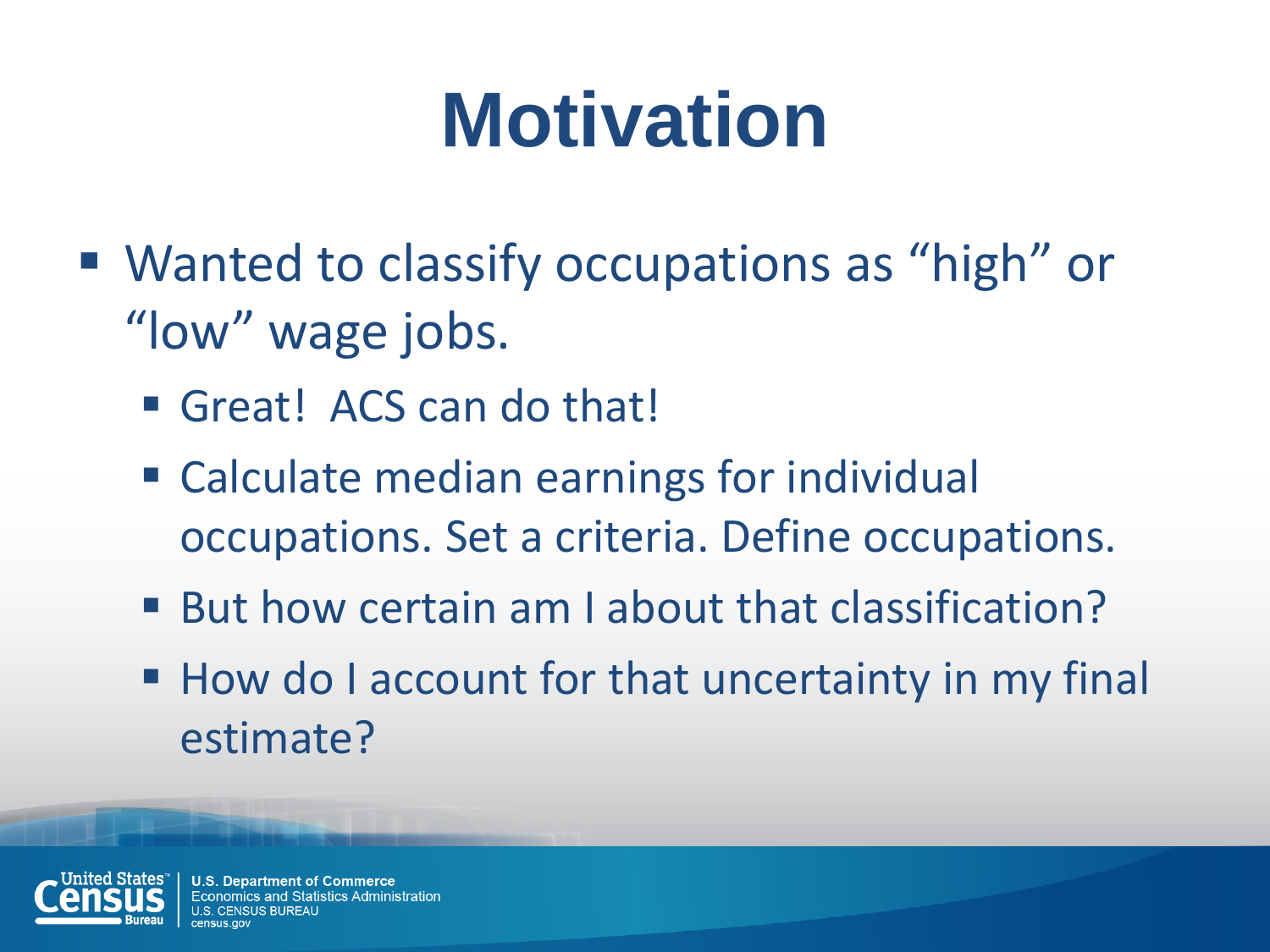# **Outline**

- **General case** 
	- **Naïve method**
	- Sophisticated method
- Example using areas of concentrated poverty
- **Simulation**

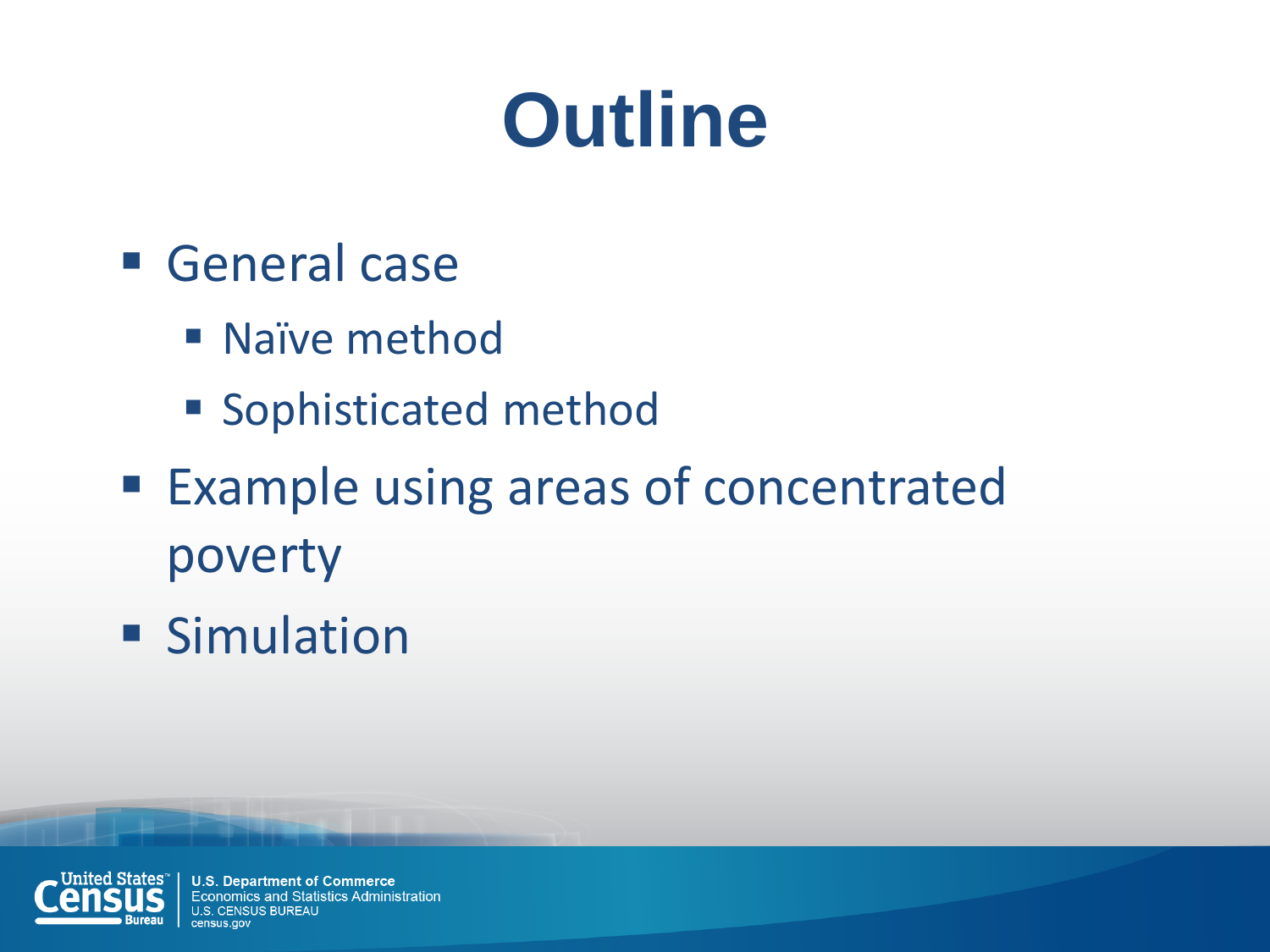#### **General Case**

- $\blacksquare$  Individuals are arranged in K groups
- For each group  $K = k$ , a statistic  $\theta_k$  is calculated with standard error  $\sigma_k$ .
- $\theta_k$  is compared against some critical value  $\tau$ and an indicator  $y_k$  is set to 1 or 0.

$$
y_k \begin{cases} = 0, & if \theta_k \le \tau \\ = 1, & if \theta_k > \tau \end{cases}
$$



**U.S. Department of Commerce** nomics and Statistics Administration SUS BUREAU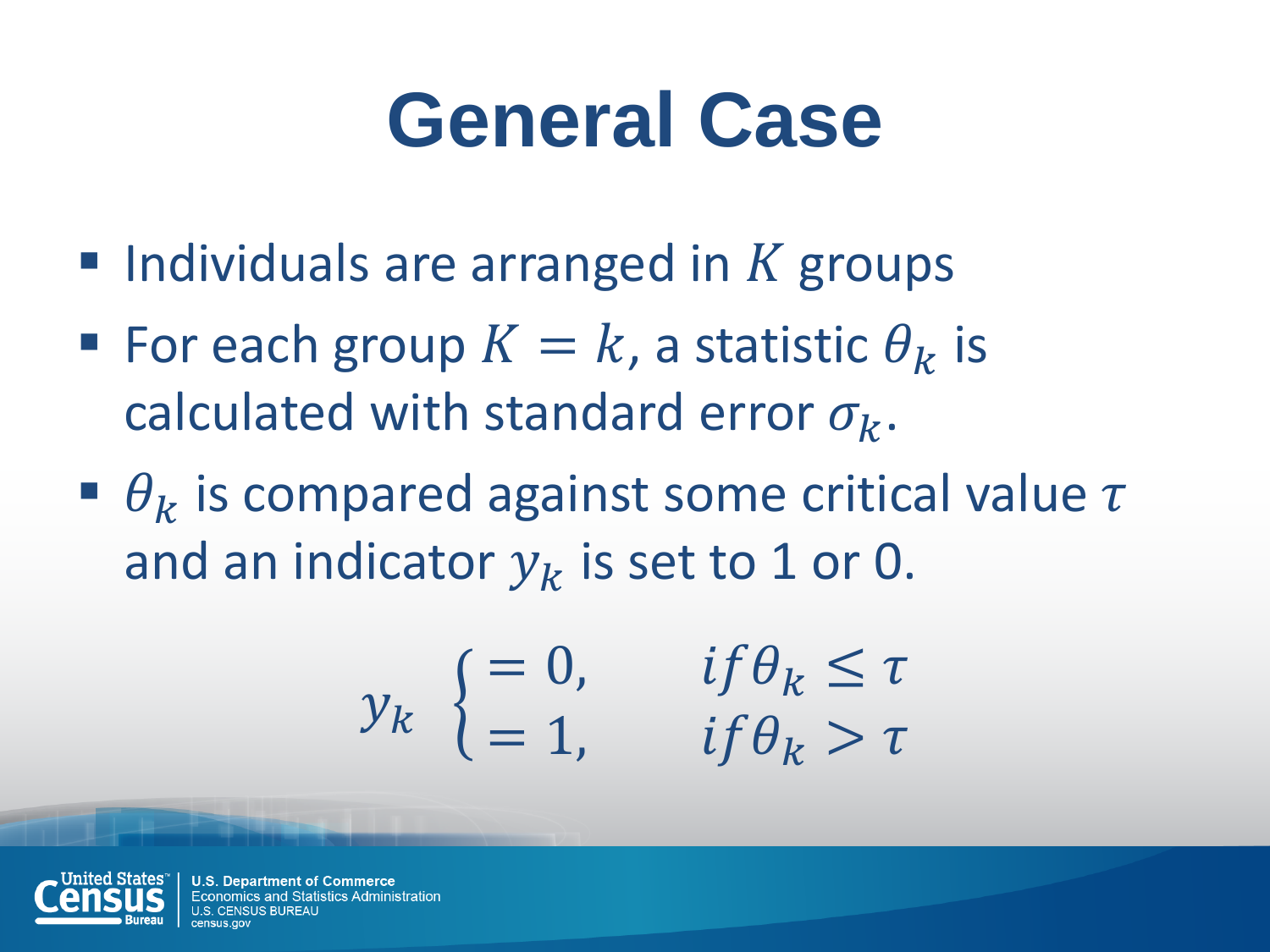# **General Case Naïve Variance**

- Final estimate is  $Y = \sum (y_k W_i) / \sum W_i$
- **Naïve variance**

$$
\tilde{Y}_r = \sum (y_k W_{i,r}) / \sum W_{i,r}
$$

$$
\sigma_{\hat{y}}^2 = \tilde{var}(Y) = \frac{\sum (\tilde{Y}_0 - \tilde{Y}_r)^2}{R(1 - \varepsilon)^2}
$$

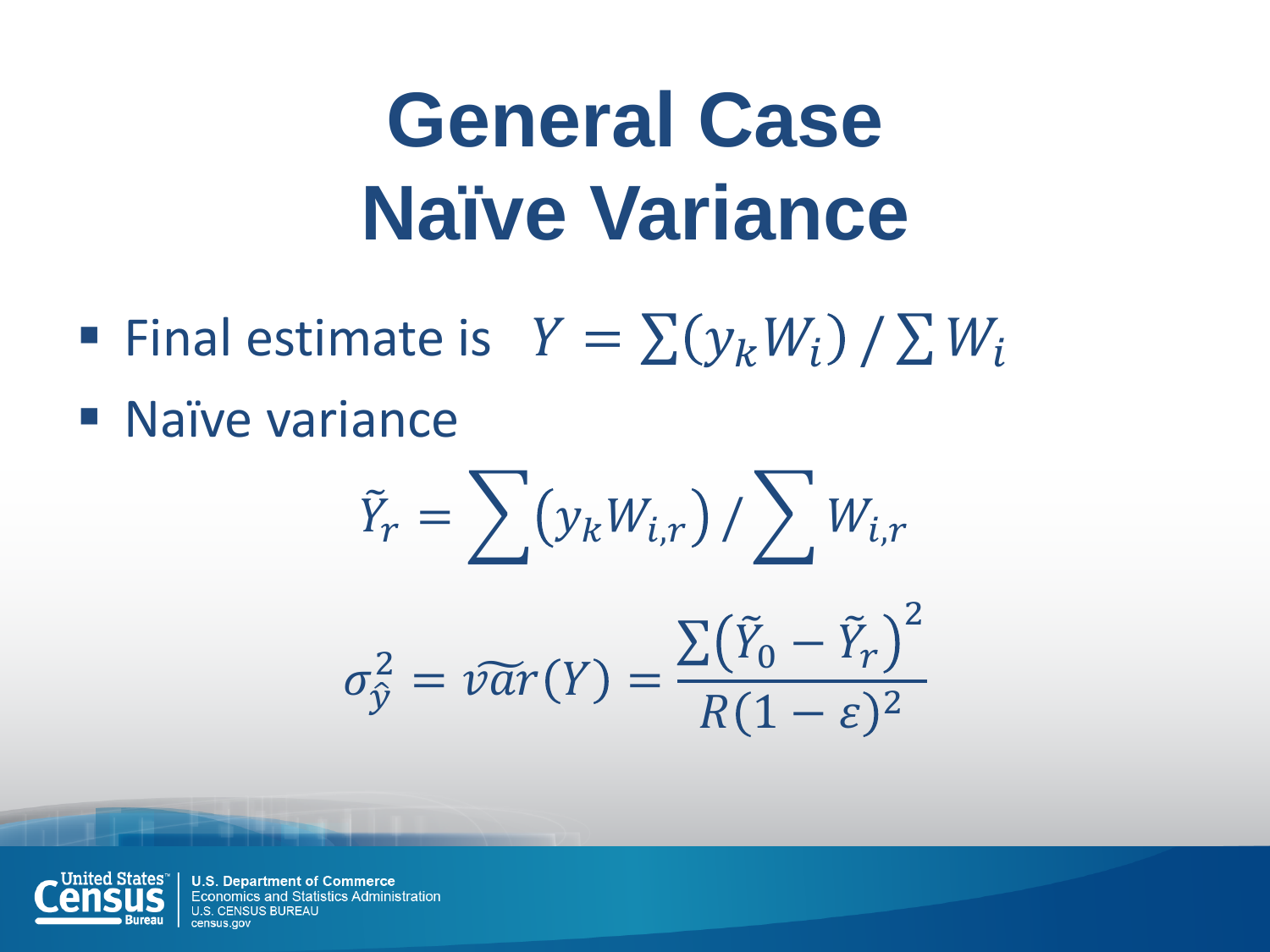# **General Case Measurement Error**

The assignment of  $y_k$  is a measurement error problem

$$
y = \hat{y} + \eta, \qquad \eta \sim N(0, \sigma_{\eta})
$$

$$
\sigma_{y}^{2} = \sigma_{\hat{y}}^{2} + \sigma_{\eta}^{2} + 2\sigma_{\hat{y}, \eta}
$$

 $\bullet$   $\sigma_{\eta}^2$  is related to the variances of  $\theta_k$ 



**U.S. Department of Commerce** nomics and Statistics Administration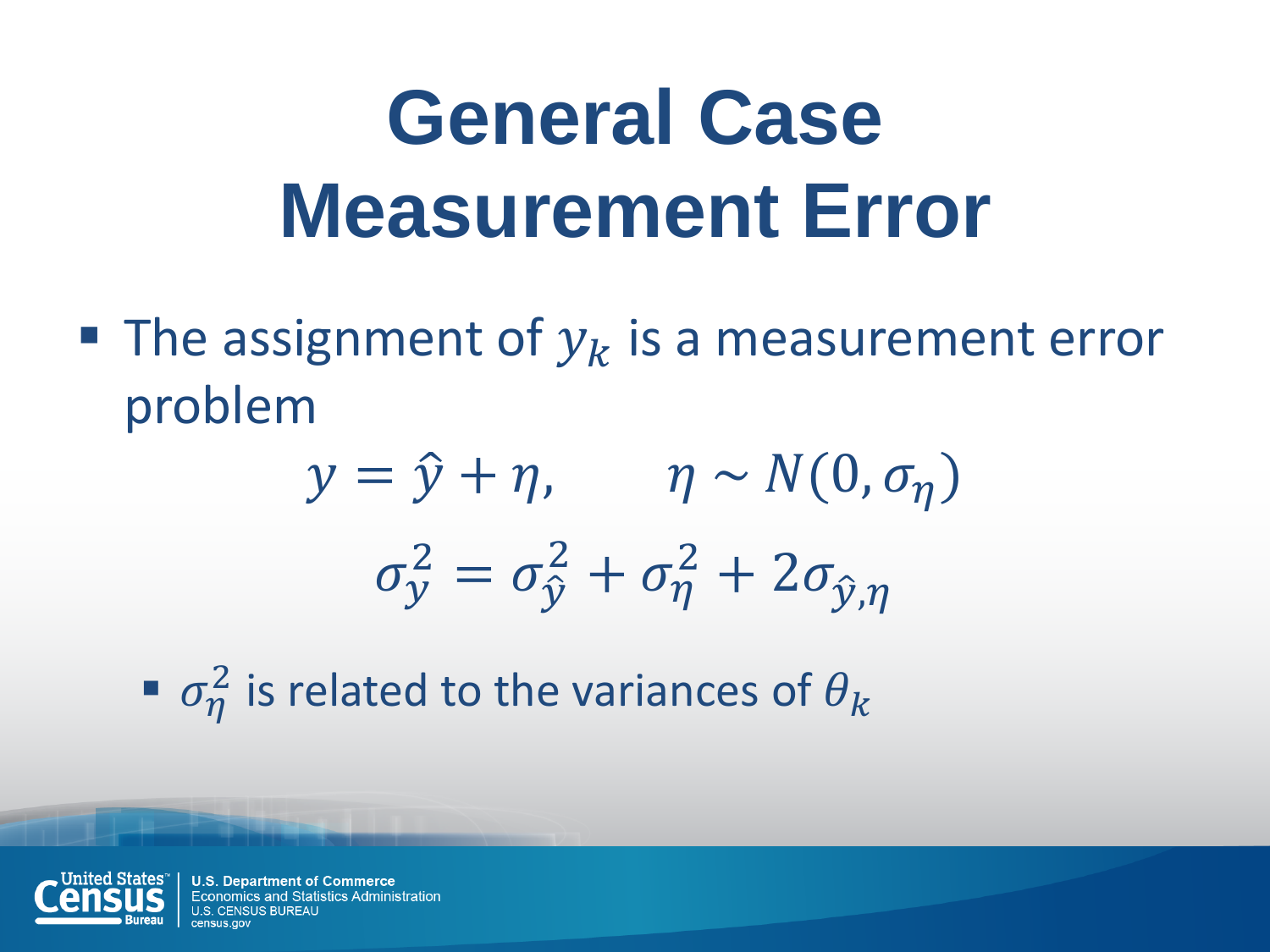# **General Case Sophisticated Variance**

$$
y_{k,r} = \begin{cases} = 0, & if \theta_{k,r} \le \tau \\ = 1, & if \theta_{k,r} > \tau \end{cases}
$$

$$
Y_r = \sum (y_{k,r} W_{i,r}) / \sum W_{i,r}
$$

$$
\sigma_y^2 = var(Y) = \frac{\sum (Y_0 - Y_r)^2}{R(1 - \varepsilon)^2}
$$

**United States**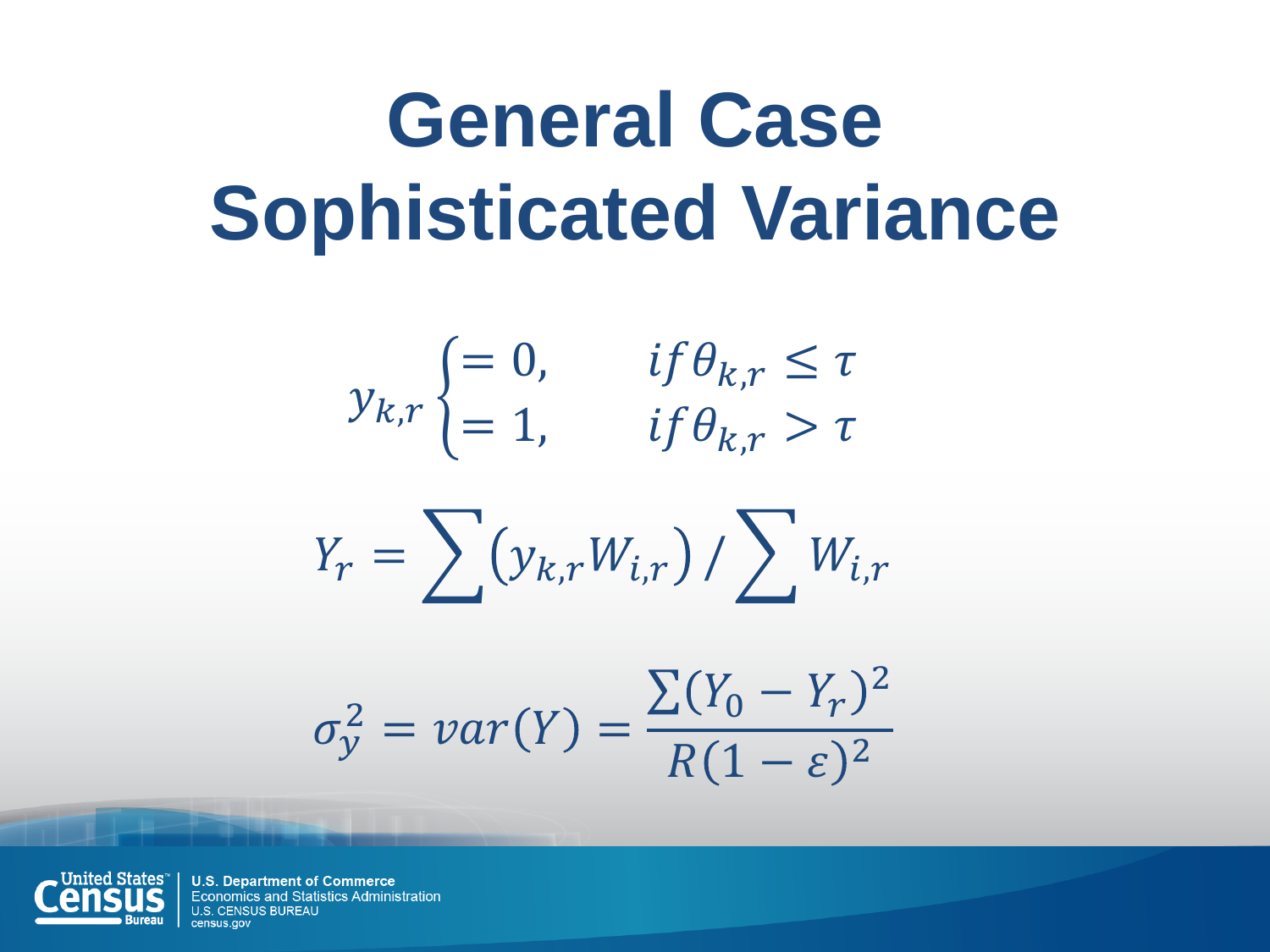# **General Case Measurement Error (Cont.)**

*Variance attributed to indicator alone*

 $\delta_{k,r} = y_{k,0} - y_{k,r}$  $\Delta_r =$  $\sum \bigl( \delta_{k,r} W_{i,r}$  $\sum W_{i,r}$  $= \tilde{Y}_r - Y_r$  $\sum(\Delta_0-\Delta_r)^2$ 

$$
\sigma_{\eta}^2 = var(\Delta) = \frac{\Delta \Delta_0 - \Delta_r}{R(1 - \varepsilon)^2}
$$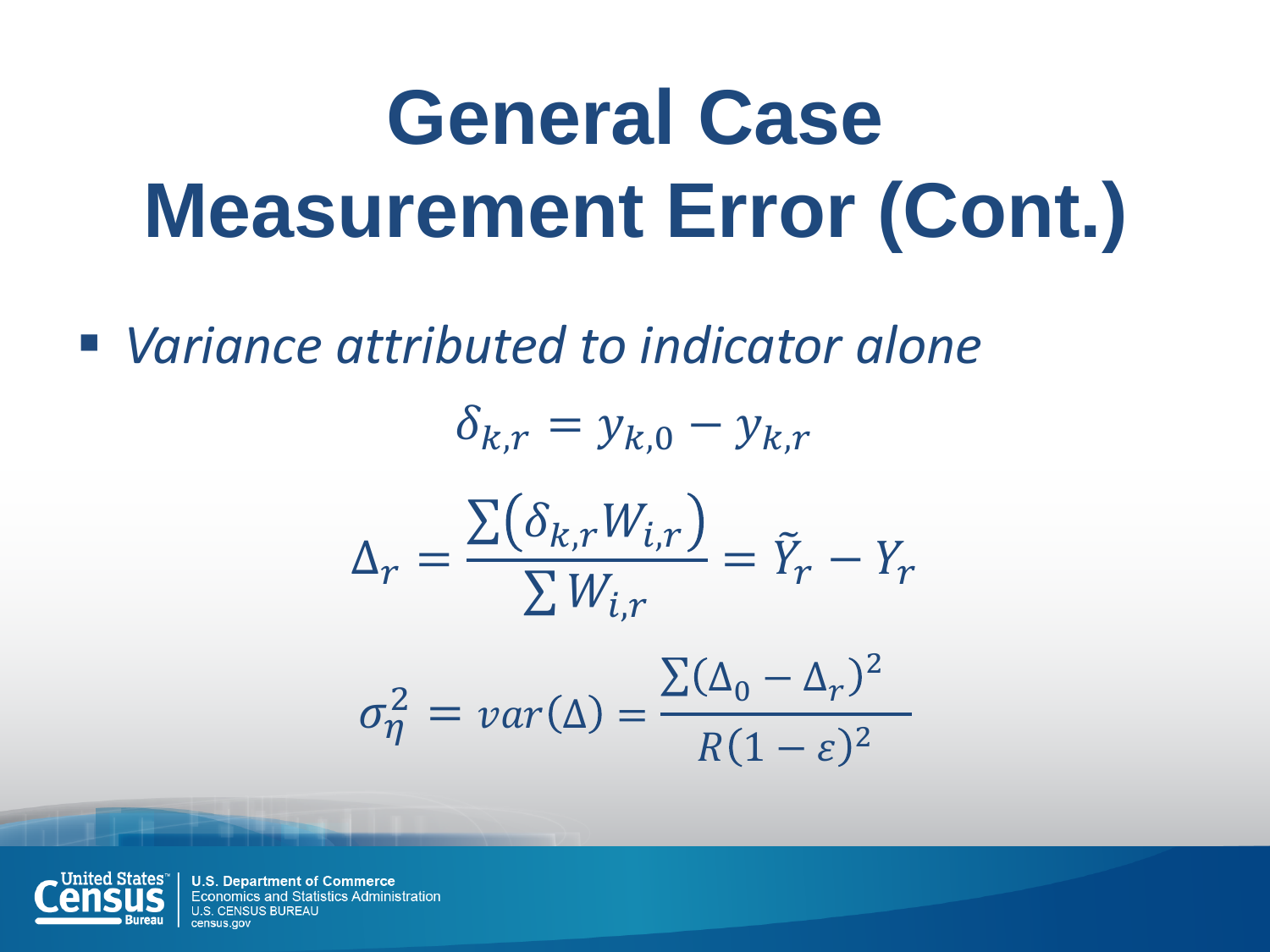#### **How they relate**  $\sigma_{\rm y}^2 = var(Y) =$  $\sum_{R}(Y_0 - Y_r)^2$  $\overline{R}$  $\frac{R^{(1)}(1-\varepsilon)^2}{R(1-\varepsilon)^2} =$  $\sum_{R}(Y_0 - \widetilde{Y}_r + \widetilde{Y}_r - Y_r)^2$  $\overline{R}$  $R(1-\varepsilon)^2$

$$
=\frac{\sum_{R}\left[\left(Y_{0}-\widetilde{Y}_{r}\right)^{2}+\left(\widetilde{Y}_{r}-Y_{r}\right)^{2}+2\left(Y_{0}-\widetilde{Y}_{r}\right)\left(\widetilde{Y}_{r}-Y_{r}\right)\right]}{R(1-\varepsilon)^{2}}
$$

$$
=\frac{\sum_{R}(Y_0-\widetilde{Y}_r)^2}{R(1-\varepsilon)^2}+\frac{\sum_{R}(\widetilde{Y}_r-Y_r)^2}{R(1-\varepsilon)^2}+2\frac{\sum_{R}(Y_0-\widetilde{Y}_r)(\widetilde{Y}_r-Y_r)}{R(1-\varepsilon)^2}
$$

 $= \sigma_{\hat{y}}^2 + \sigma_{\eta}^2 + 2\sigma_{\hat{y},\eta}$ 

**United States**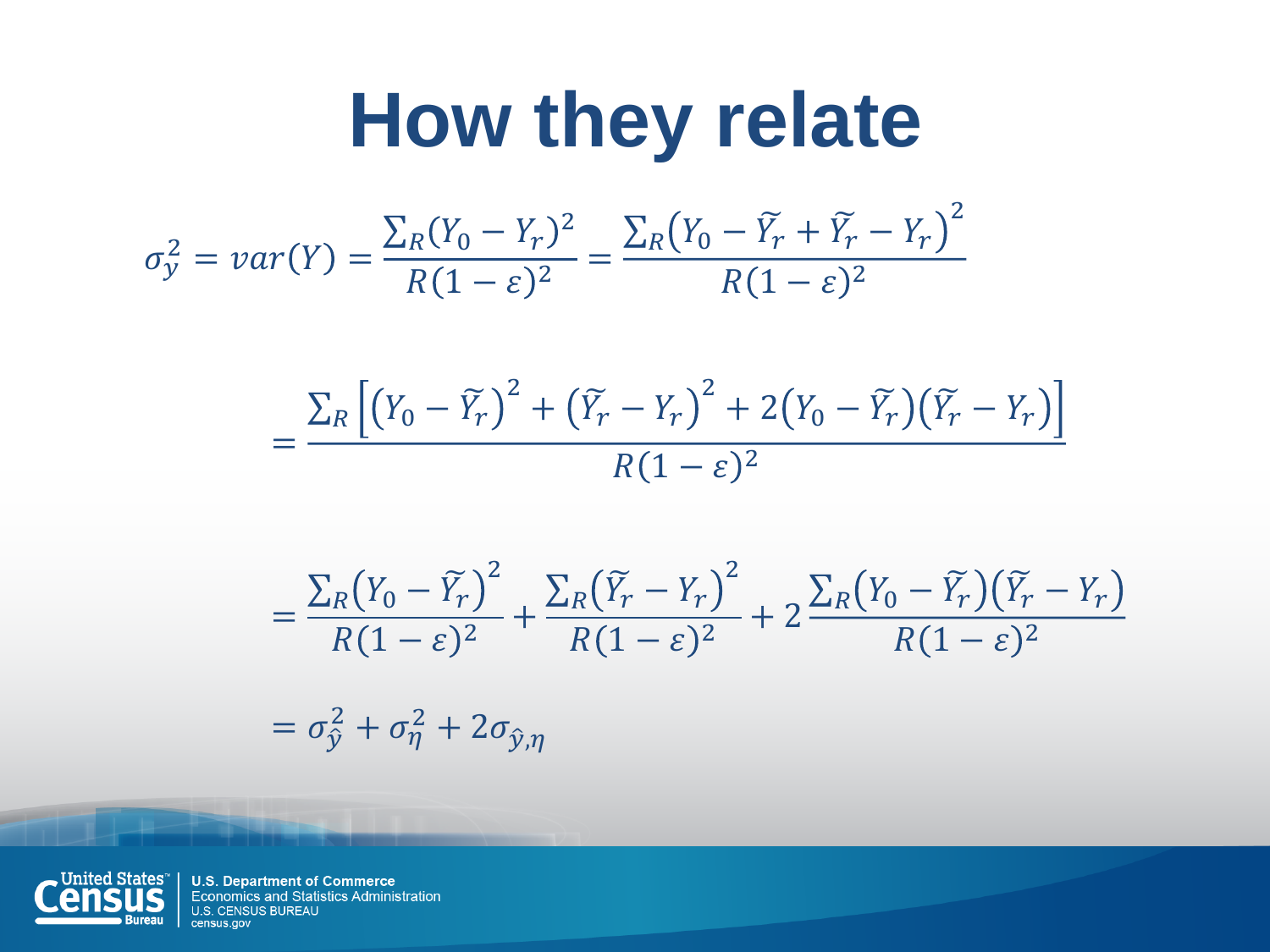# **Applications**

- Industries as generous providers of health insurance
- Foreign born groups (by country of birth) as "new/emerging" immigrants
- Neighborhoods as impoverished
	- **Bishaw, 2011**
- $E$ Ftc...



**U.S. Department of Commerce** Economics and Statistics Administration SUS BUREAU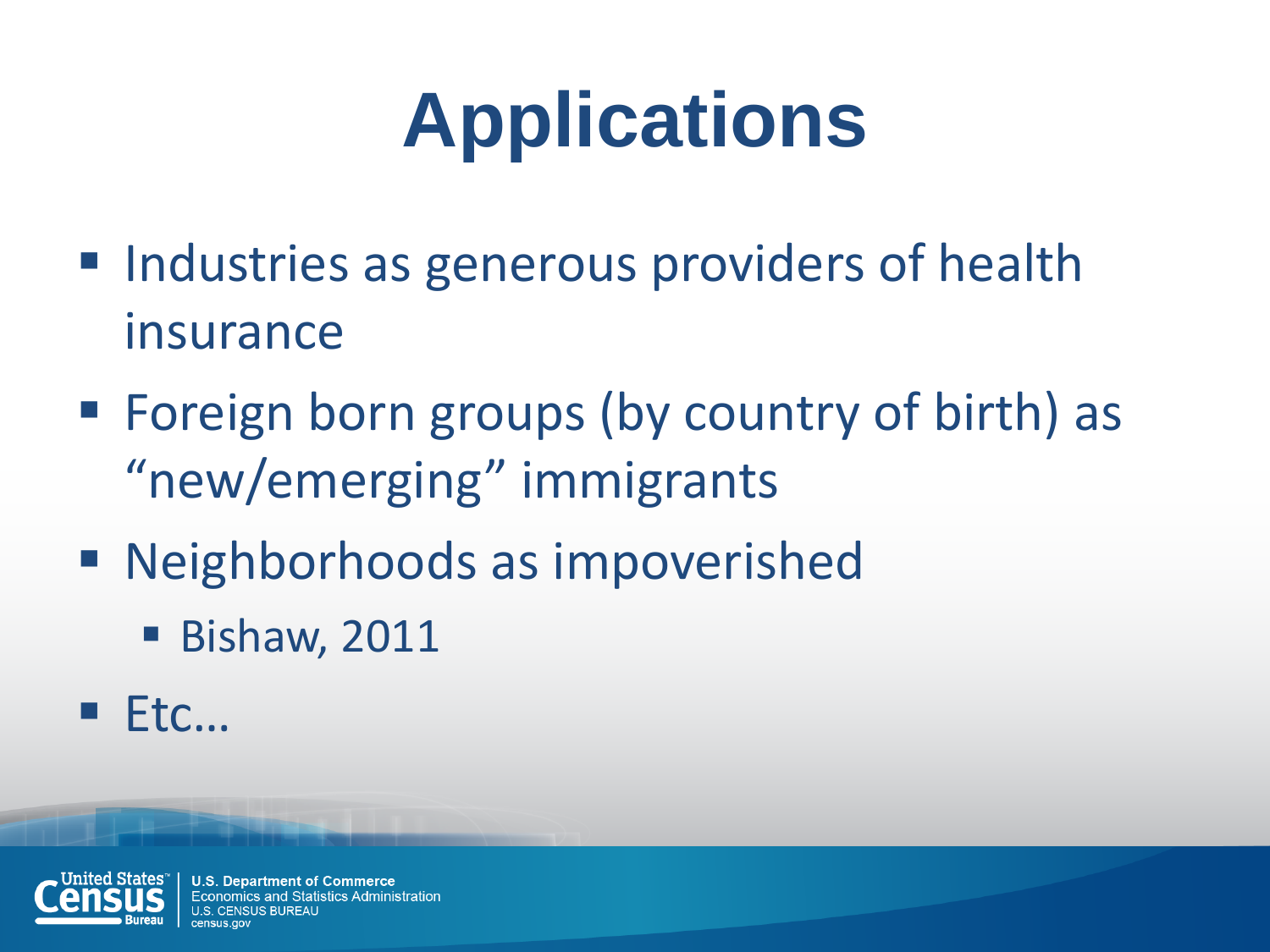# **Poverty Areas Example**

- *Areas With Concentrated Poverty: 2006-2010*
	- **ACS Brief that examines** census tracts by poverty rate:

Category I (0-13.7%) Category II (13.8%-19.9%) Category III (20.0%-39.9%) Category IV (40.0%-100.0%)

| Poverty: 2006-2010                                                                                                                                                                                                                                                                                                                                                                                                                                                                                                                                                                                                                                                                                                                                                                                                                                                                                                                                                                                                                                                                                                                                                                                                                                                                                                                                                                                                                                                                                                                                                                                                                                                                                                                                                                                                                                                                                                                                                                                                                                                                        |                                                                                                                                                                                                                                                                                                                                                                                                                                                                                                                                                                                                                                                                                                                                                                                                                                                                                                                                                                                                                                                                                                                                                                                                                                                                                                                                                                                                                                                                                                                                                                                                                                                                                                                                                                                                                                                                                                                                                                                                                         | <b>Issued December 2011</b> |  |
|-------------------------------------------------------------------------------------------------------------------------------------------------------------------------------------------------------------------------------------------------------------------------------------------------------------------------------------------------------------------------------------------------------------------------------------------------------------------------------------------------------------------------------------------------------------------------------------------------------------------------------------------------------------------------------------------------------------------------------------------------------------------------------------------------------------------------------------------------------------------------------------------------------------------------------------------------------------------------------------------------------------------------------------------------------------------------------------------------------------------------------------------------------------------------------------------------------------------------------------------------------------------------------------------------------------------------------------------------------------------------------------------------------------------------------------------------------------------------------------------------------------------------------------------------------------------------------------------------------------------------------------------------------------------------------------------------------------------------------------------------------------------------------------------------------------------------------------------------------------------------------------------------------------------------------------------------------------------------------------------------------------------------------------------------------------------------------------------|-------------------------------------------------------------------------------------------------------------------------------------------------------------------------------------------------------------------------------------------------------------------------------------------------------------------------------------------------------------------------------------------------------------------------------------------------------------------------------------------------------------------------------------------------------------------------------------------------------------------------------------------------------------------------------------------------------------------------------------------------------------------------------------------------------------------------------------------------------------------------------------------------------------------------------------------------------------------------------------------------------------------------------------------------------------------------------------------------------------------------------------------------------------------------------------------------------------------------------------------------------------------------------------------------------------------------------------------------------------------------------------------------------------------------------------------------------------------------------------------------------------------------------------------------------------------------------------------------------------------------------------------------------------------------------------------------------------------------------------------------------------------------------------------------------------------------------------------------------------------------------------------------------------------------------------------------------------------------------------------------------------------------|-----------------------------|--|
| <b>American Community Survey Briefs</b>                                                                                                                                                                                                                                                                                                                                                                                                                                                                                                                                                                                                                                                                                                                                                                                                                                                                                                                                                                                                                                                                                                                                                                                                                                                                                                                                                                                                                                                                                                                                                                                                                                                                                                                                                                                                                                                                                                                                                                                                                                                   |                                                                                                                                                                                                                                                                                                                                                                                                                                                                                                                                                                                                                                                                                                                                                                                                                                                                                                                                                                                                                                                                                                                                                                                                                                                                                                                                                                                                                                                                                                                                                                                                                                                                                                                                                                                                                                                                                                                                                                                                                         | ACSR0/10.17                 |  |
| People living in poverty tend to be<br>clustered in certain neighborhoods<br>rather than being evenly distributed<br>across geographic areas. Measuring this<br>concentration of poverty is important<br>because researchers have found that<br>living in areas with many other poor<br>people places burdens on low-income<br>families beyond what the families' own<br>individual circumstances would dictate.<br>Many argue that this concentration of<br>poverty results in higher crime rates,<br>underperforming public schools, poor<br>housing and health conditions, as well<br>as limited access to private services and<br>job opportunities. <sup>1</sup> In recognition of these<br>burdens, some government programs<br>target resources to communities with<br>concentrated poverty. Many of these<br>programs use the Census Bureau's defini-<br>tion of "poverty areas" (census tracts with<br>poverty rates of 20 percent or more). <sup>2</sup><br>Using the 5-year poverty rate estimates<br>from the American Community Survey<br>(ACS), this report analyzes demographic<br>and socioeconomic characteristics of<br>census tracts by categorizing the tracts<br>into four categories based on their<br><sup>1</sup> See for example, The Enduring Challenge of<br>Concentrated Poverty in America: Case Studies from<br>Communities across the U.S.A., A joint Project of the<br>Community Affairs Offices of the Federal Reserve<br>System and the Metropolitan Policy Program at the<br>Brookings Institution, (Federal Reserve Bank of<br>Cleveland, 2008).<br><sup>2</sup> For example, the Developmental Disabilities<br>Assistance and Bill of Rights Act in Section 103(a)<br>allows Basic State Grant projects whose activities or<br>products target poverty areas to receive as much as<br>90 percent in federal support and the New Market<br>Tax Credit (NMTC) program, enacted in December<br>2000 as part of the Community Renewal Tax Relief<br>Act, defines eligibility as projects in census tracts<br>with a poverty rate of at least 20 percent. | poverty rate levels. <sup>3</sup> Category I includes<br>census tracts with poverty rates less than<br>13.8 percent. <sup>4</sup> Category II includes those<br>with poverty rates of 13.8 percent to<br>19.9 percent. Category III includes those<br>with poverty rates of 20.0 percent to<br>39.9 percent, and Category IV includes<br>those tracts with poverty rates of 40.0<br>percent or more. Like previous census<br>publications, in this report census tracts<br>with poverty rates of 20 percent or<br>more (tracts in category III and category<br>IV) are referred to as "poverty areas."<br>This report is an update of the special<br>reports on areas with concentrated<br>poverty, prepared to show the distribu-<br>tions and characteristics of the<br>U.S. population by the levels of poverty<br>of the census tracts in which they live.<br>The previous two reports used data<br>collected using the long forms of the<br>1990 and 2000 decennial censuses.<br>Table 1 shows the distribution of people<br>in census tracts by poverty levels for<br>the nation, regions, and states and the<br>District of Columbia, Figure 1 dis-<br>plays the proportion of people living<br>in poverty areas (tracts with poverty<br>rates of 20 percent or higher) by state.<br><sup>2</sup> The ACS collects and releases data by calendar<br>year for geographic areas that meet specific popula-<br>tion thresholds. One-year estimates are published<br>for areas with populations of 65,000 or more, 3-year<br>estimates for populations of 20,000 or more, and<br>5-year estimates for populations of almost any size.<br>ACS 1-, 3-, and 5-year estimates are period estimates,<br>which mean they represent the characteristics of the<br>population and housing over a specific data collection<br>period. Data are combined to produce 12 months, 36<br>months, or 60 months of data.<br>* According to the 5-year ACS, the poverty rate for<br>all people in the United States was 13.8 percent. | Alemayehu Bishaw            |  |

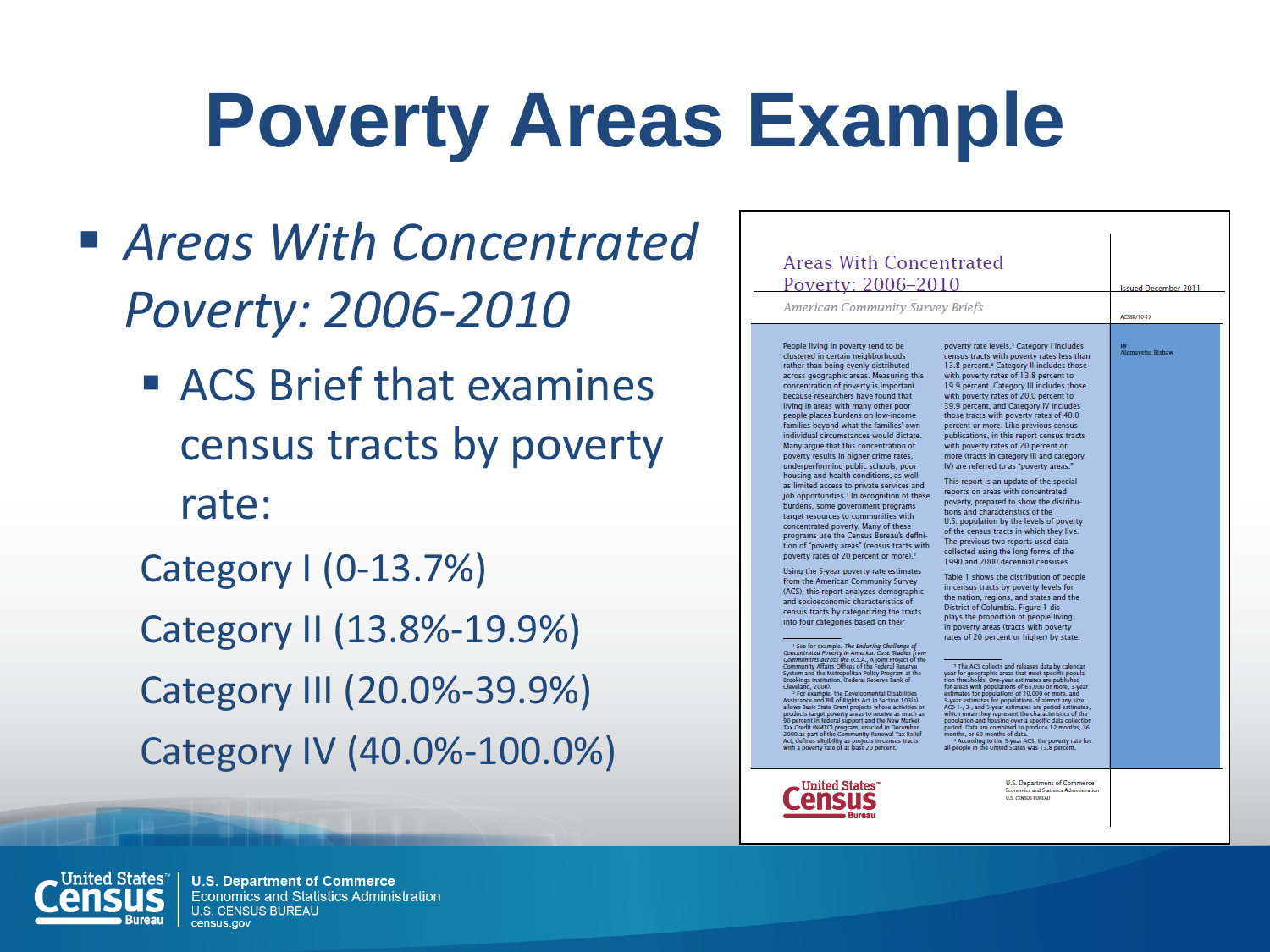# **Methods**

- 72,254 Census tracts in U.S.
- Used 2006-2010 ACS 5-year data to calculate poverty rates for tracts
	- **Standard errors calculated using replicate weights.**
	- 517 tracts had rates of 0 percent and 18 had rates of 100 percent
		- **Standard errors calculated using ACS Production** method (based on tract size and average weight in the state)
		- **Replicate poverty rates simulated from SE**

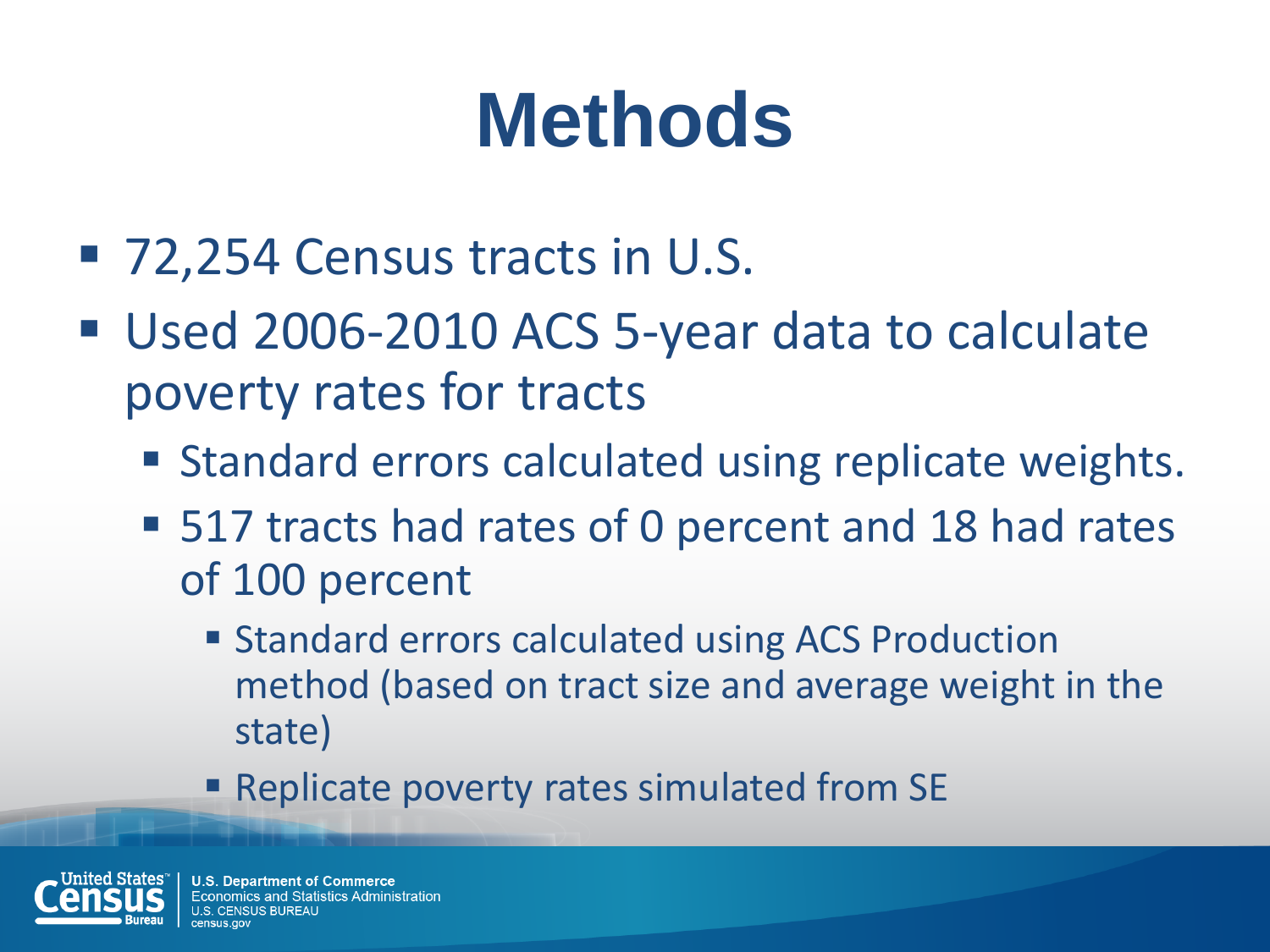#### 100 Random Tracts



#### **Tract Poverty Rates**

| <b>Tract Group</b>  | <b>Number</b><br>of Tracts | <b>Percentage of</b><br><b>Population</b> |
|---------------------|----------------------------|-------------------------------------------|
| Category I          | 42,383                     | 61.4                                      |
| <b>Category II</b>  | 11,574                     | 16.0                                      |
| <b>Category III</b> | 14,823                     | 19.1                                      |
| <b>Category IV</b>  | 3,474                      | 3.5                                       |

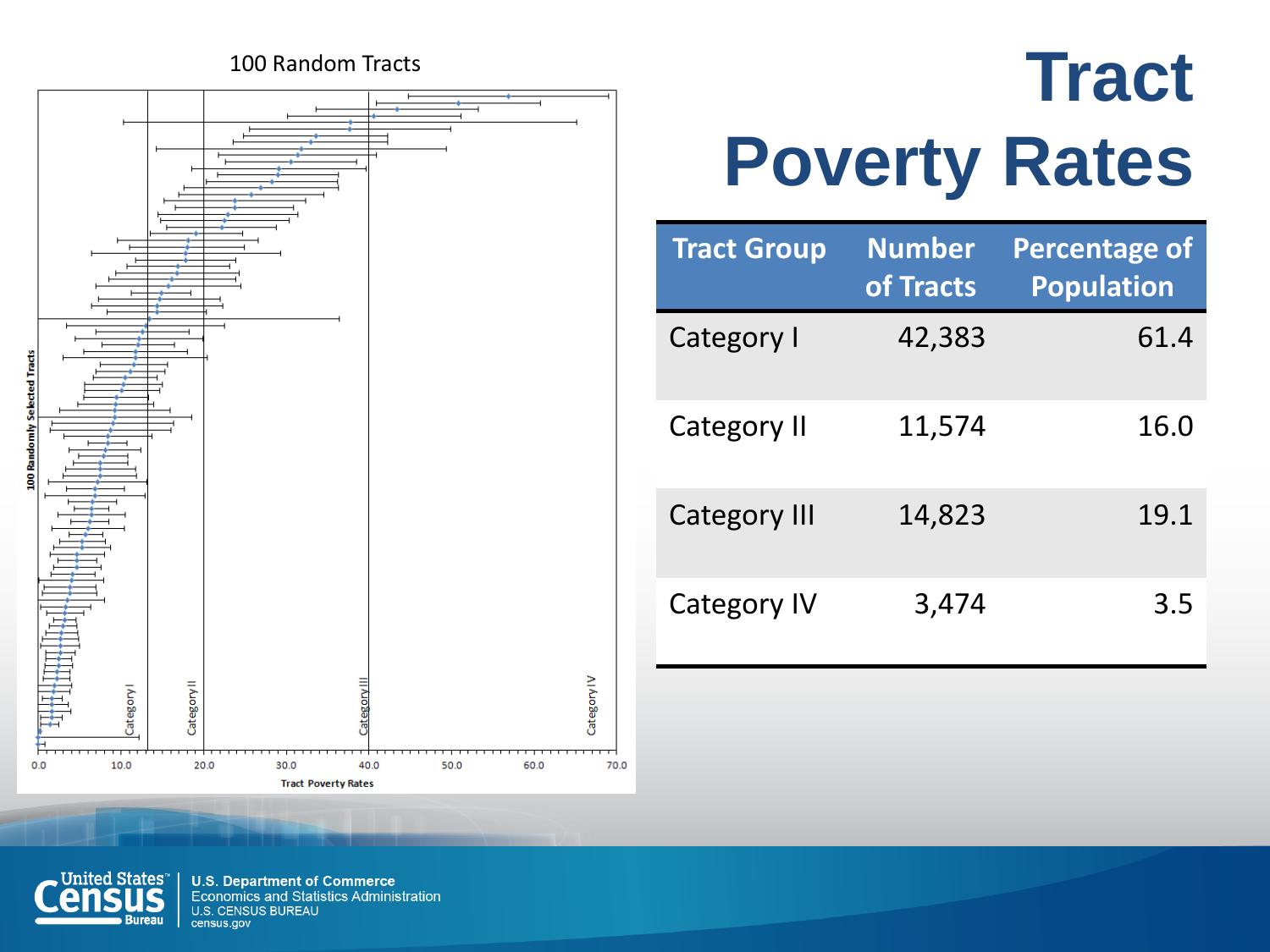#### **Tract CVs**



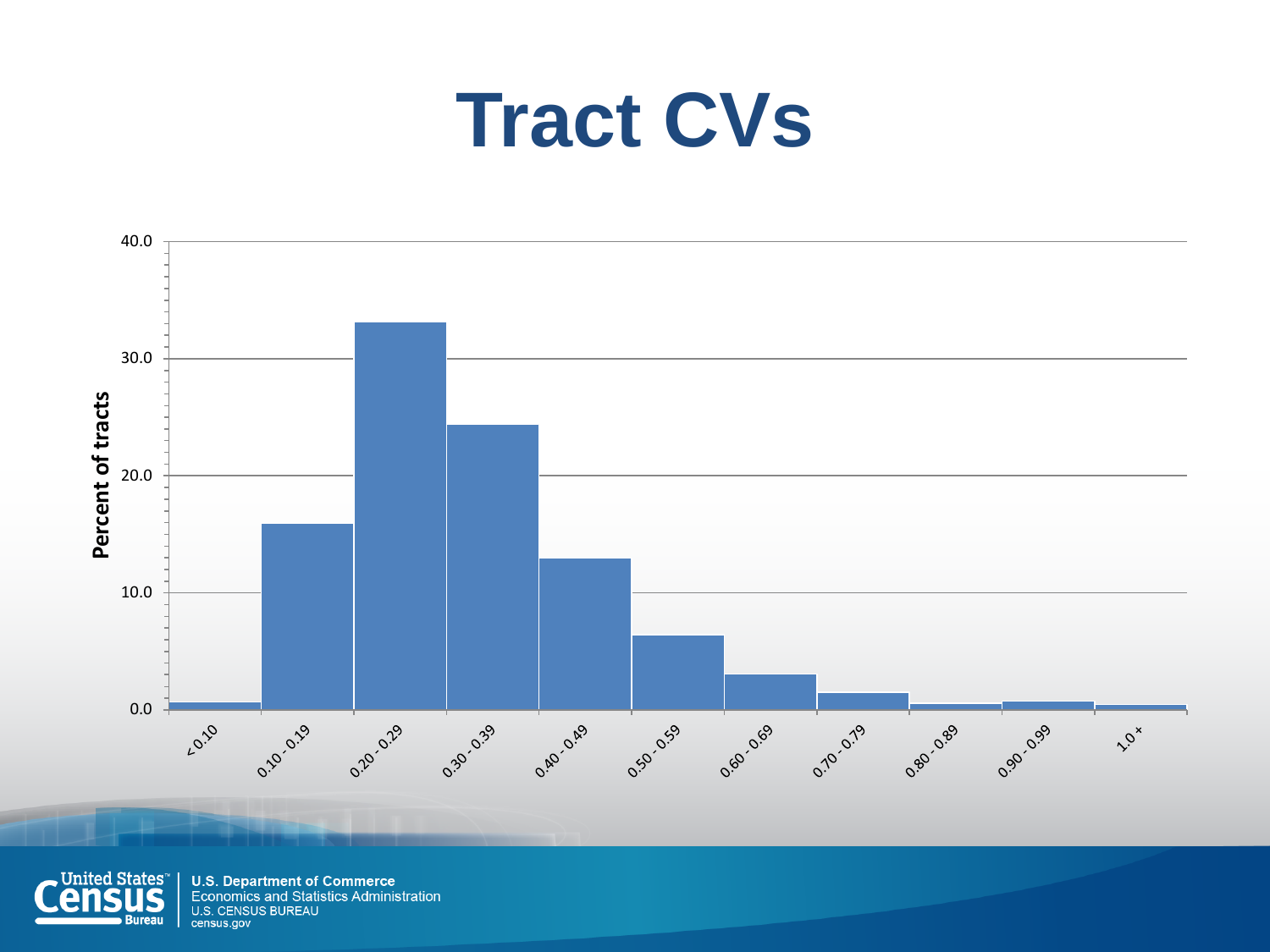#### **Results**

|                                        | <b>Category</b> | <b>Category</b> | <b>Category</b> | <b>Category</b> |
|----------------------------------------|-----------------|-----------------|-----------------|-----------------|
|                                        |                 | П               | Ш               | $\mathbf{I}$    |
| Naïve variance $(\widetilde{var}(Y))$  | 0.000153        | 0.000079        | 0.000118        | 0.000025        |
| Naïve standard error                   | 0.012355        | 0.008887        | 0.010850        | 0.005017        |
| Sophisticated variance $(var(Y))$      | 0.058874        | 0.223126        | 0.023230        | 0.071863        |
| <b>Sophisticated standard error</b>    | 0.242639        | 0.472362        | 0.152413        | 0.268073        |
| <b>Measurement error variance</b>      |                 |                 |                 |                 |
| $\left( var(\Delta) \right)$           | 0.062034        | 0.225113        | 0.024111        | 0.071109        |
| <b>Covariance</b> $\{cov(Y, \Delta)\}$ | $-0.001656$     | $-0.001033$     | $-0.000499$     | 0.000364        |
|                                        |                 |                 |                 |                 |
| <b>Ratio of standard errors</b>        | 19.64           | 53.15           | 14.05           | 53.43           |

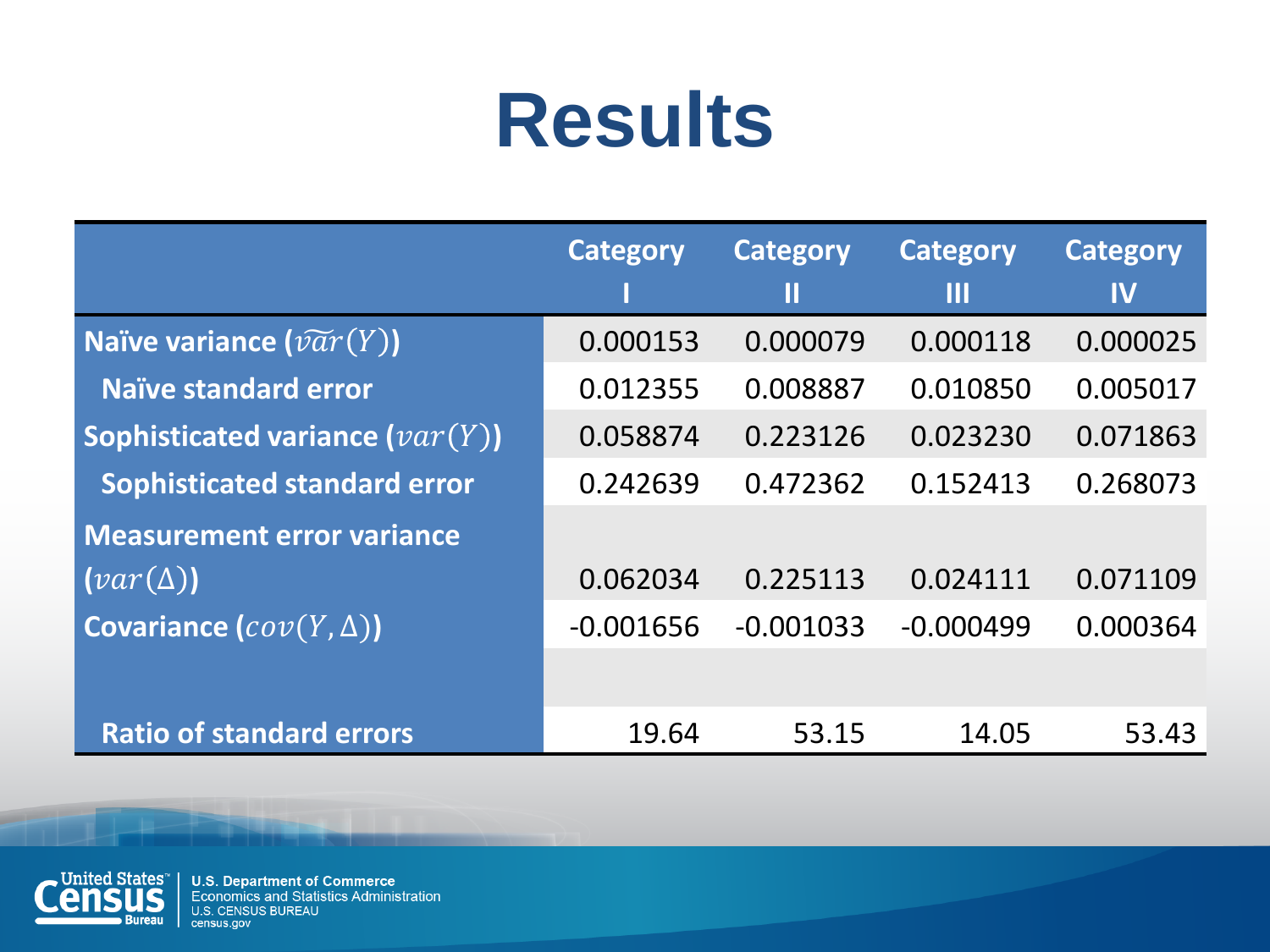### **Size of Standard errors**



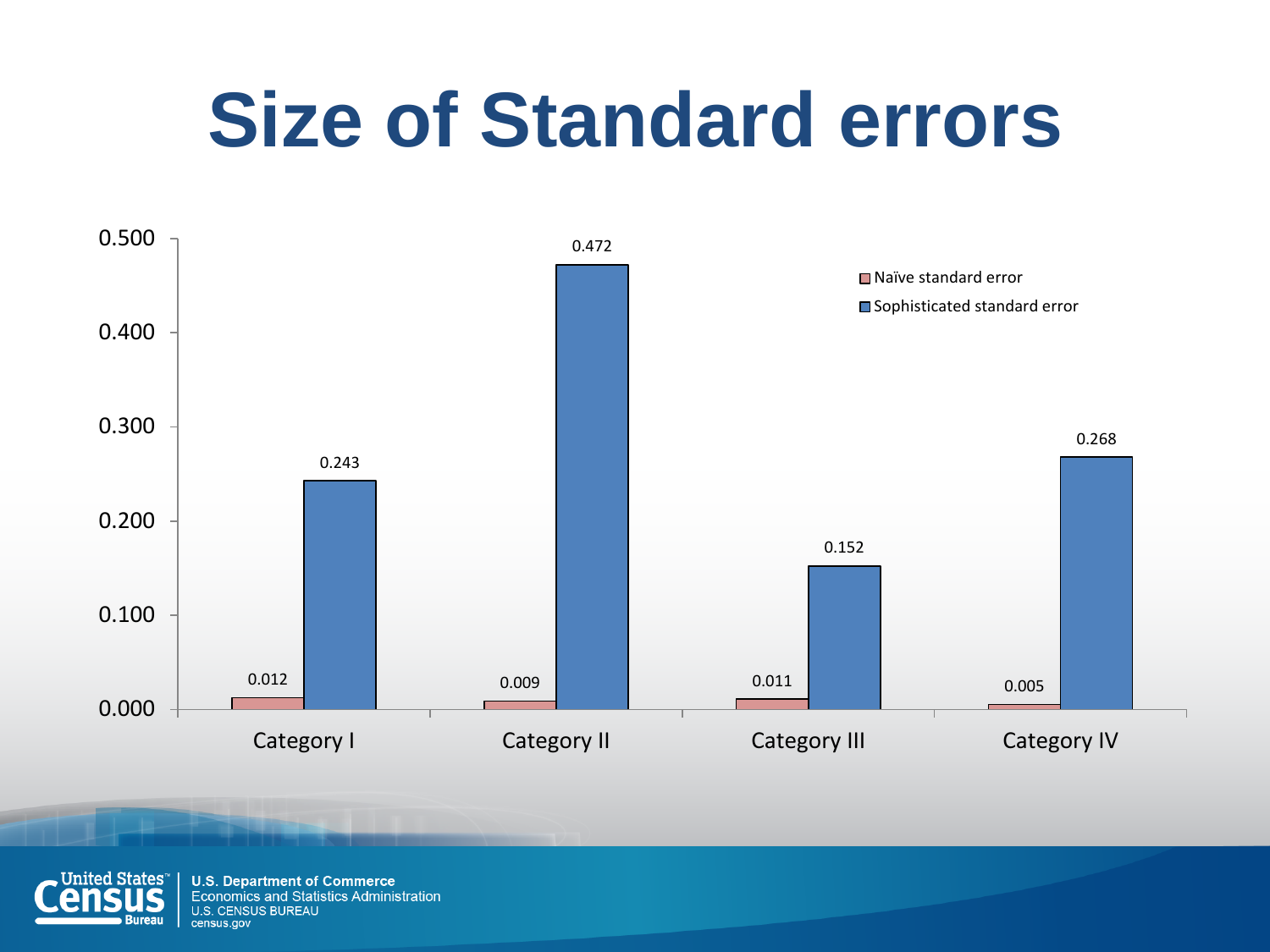#### **State Estimates**

|                                                    | <b>Category I</b> | <b>Category II</b> | <b>Category III</b> | <b>Category IV</b> |
|----------------------------------------------------|-------------------|--------------------|---------------------|--------------------|
| <b>Median CV</b><br>(Naïve)                        | 0.001             | 0.004              | 0.004               | 0.014              |
| <b>Median CV</b><br>(sophisticated)                | 0.029             | 0.118              | 0.085               | 0.190              |
| <b>Smallest Ratio of</b><br><b>Standard Errors</b> | 12.2              | 18.7               | 12.1                | 7.1                |
| Largest Ratio                                      | 37.5              | 55.0               | 34.6                | 30.2               |
| <b>Median Ratio</b>                                | 19.9              | 29.4               | 17.4                | 13.7               |

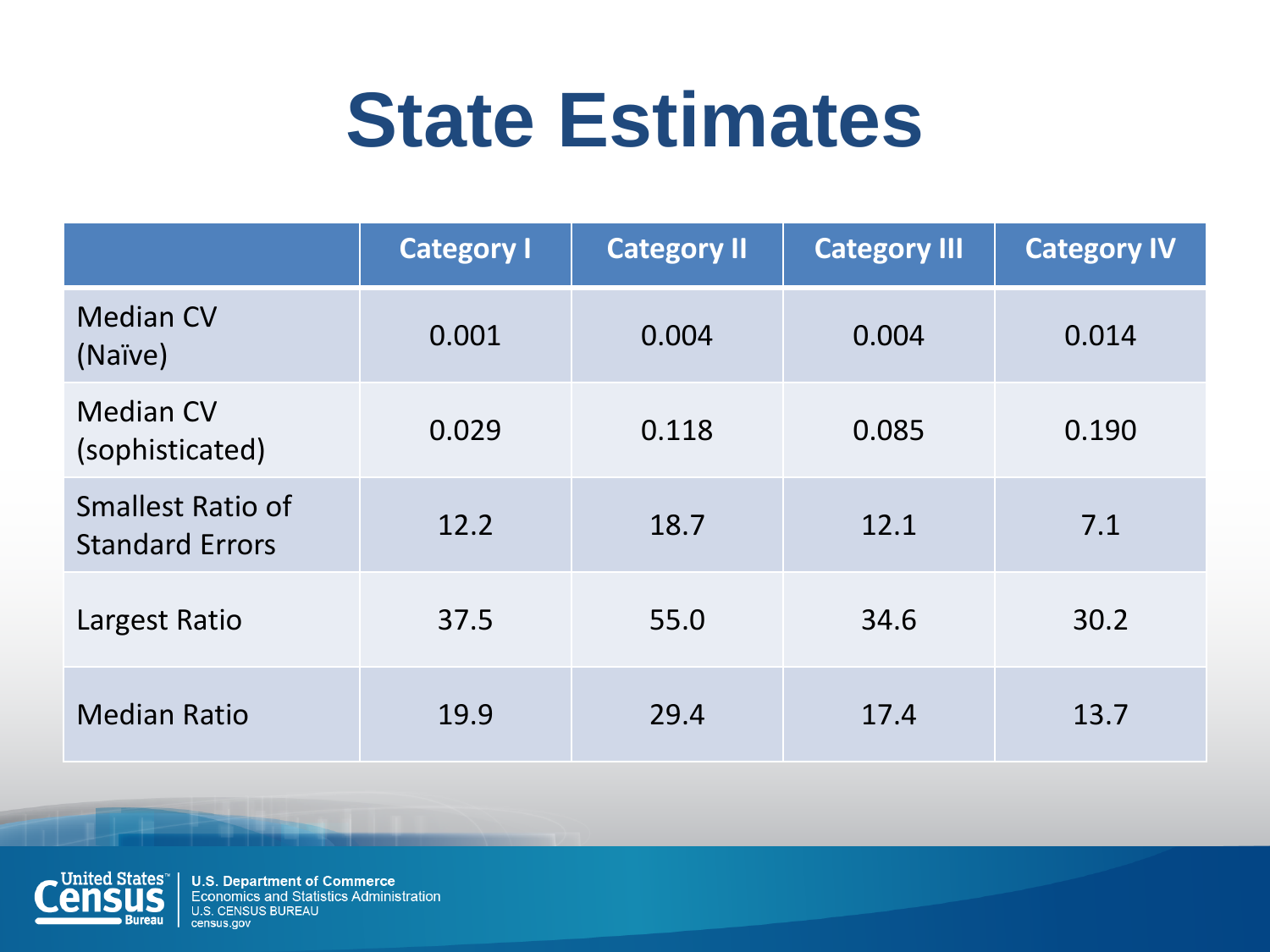# **Simulation**

- Attaching to other datasets
	- Different number of replicates
- Can't get replicate estimates from public use data
- Use FactFinder Estimates/Standard Errors
- **Simulate the Replicate Distribution** 
	- Normal distribution  $\sim N(\theta_k, \gamma \sigma_k^2)$ ,  $\gamma =$  $R(1-\varepsilon)^2$  $(R-1)$



**U.S. Department of Commerce** omics and Statistics Administration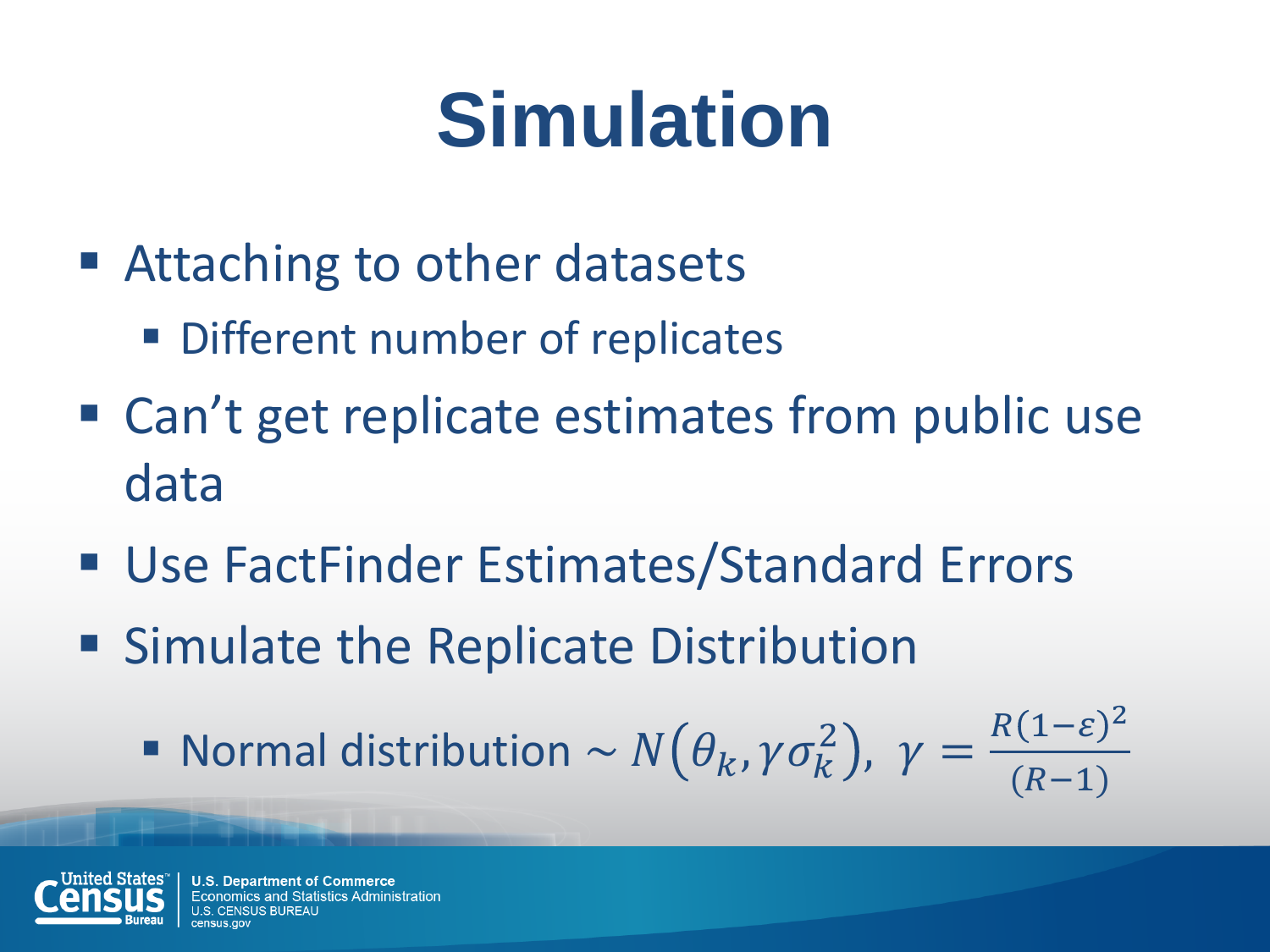#### **Simulated and Replicate Based Standard Errors - States**



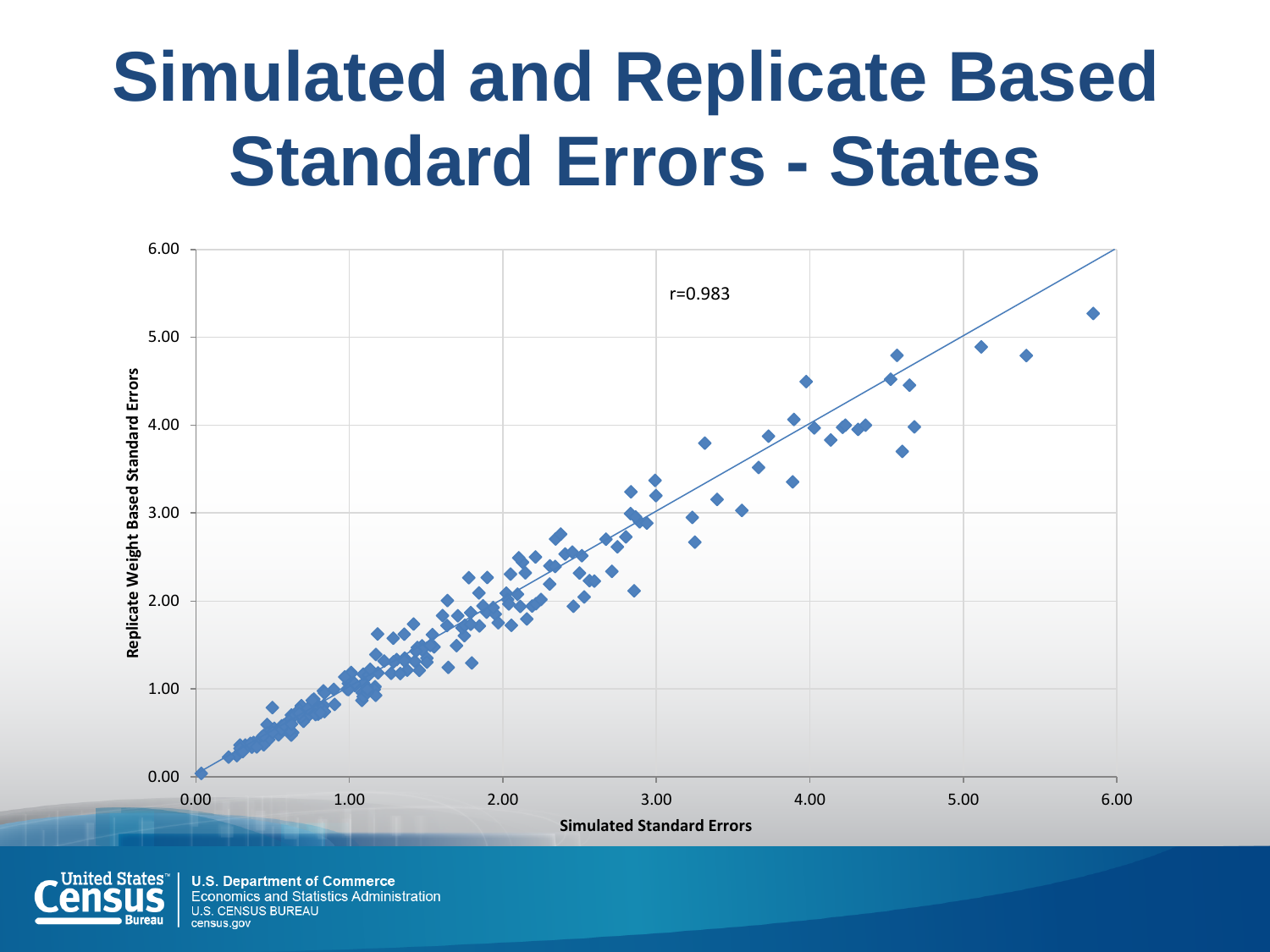# **Conclusion**

- **Error can be quite large!!**
- **Provide greater utility to working with** estimates for small domains as an aggregate
- **Properly reflect the level of uncertainty** associated with estimates

SAS code available in an appendix to the paper



**Department of Commerce** mics and Statistics Administration